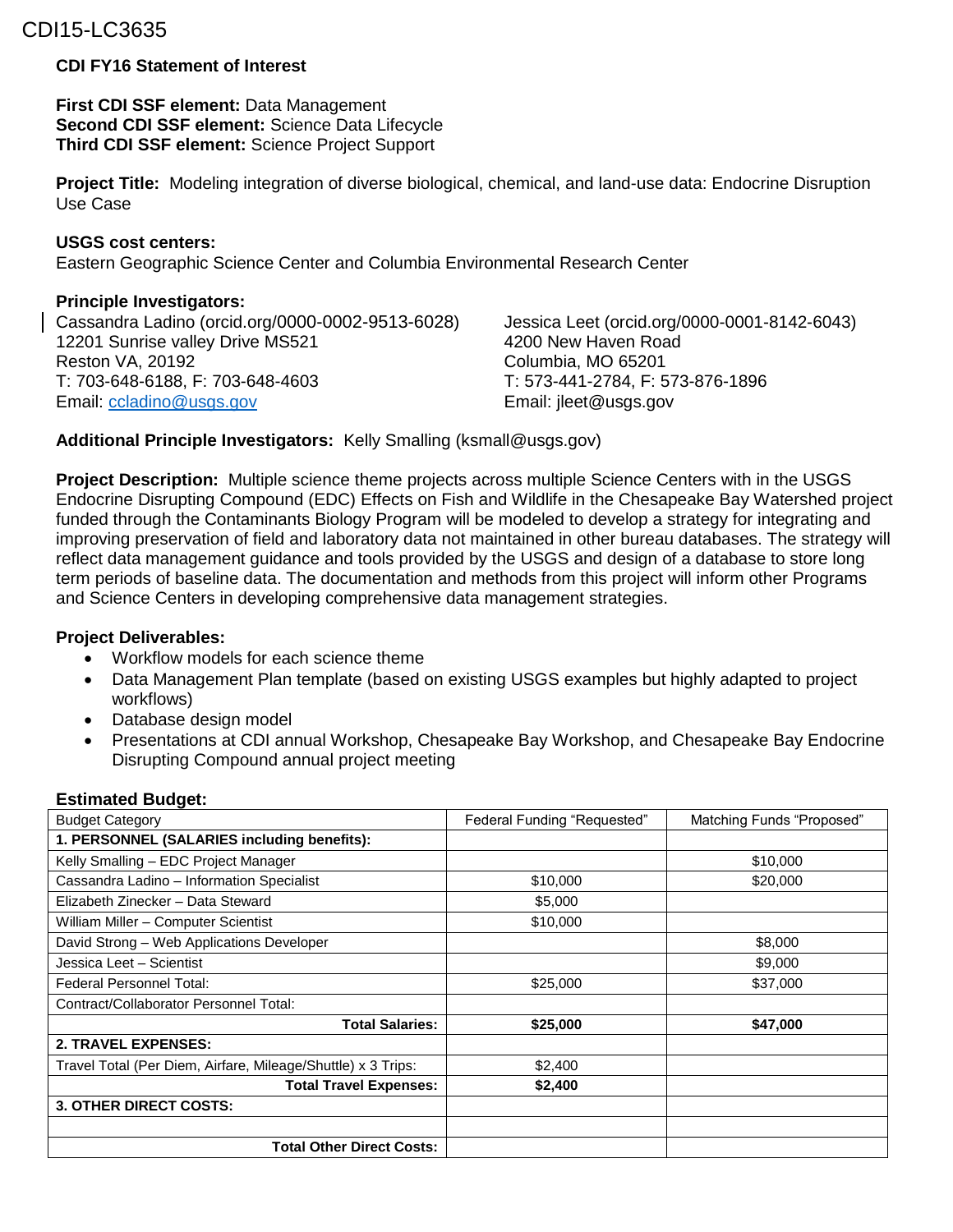# CDI15-LC3635

| <b>Total Direct Costs:</b>       | \$27.400    |  |
|----------------------------------|-------------|--|
| <b>Indirect Costs (24.589%):</b> | \$6737.38   |  |
| <b>GRAND TOTAL:</b>              | \$34,137.38 |  |